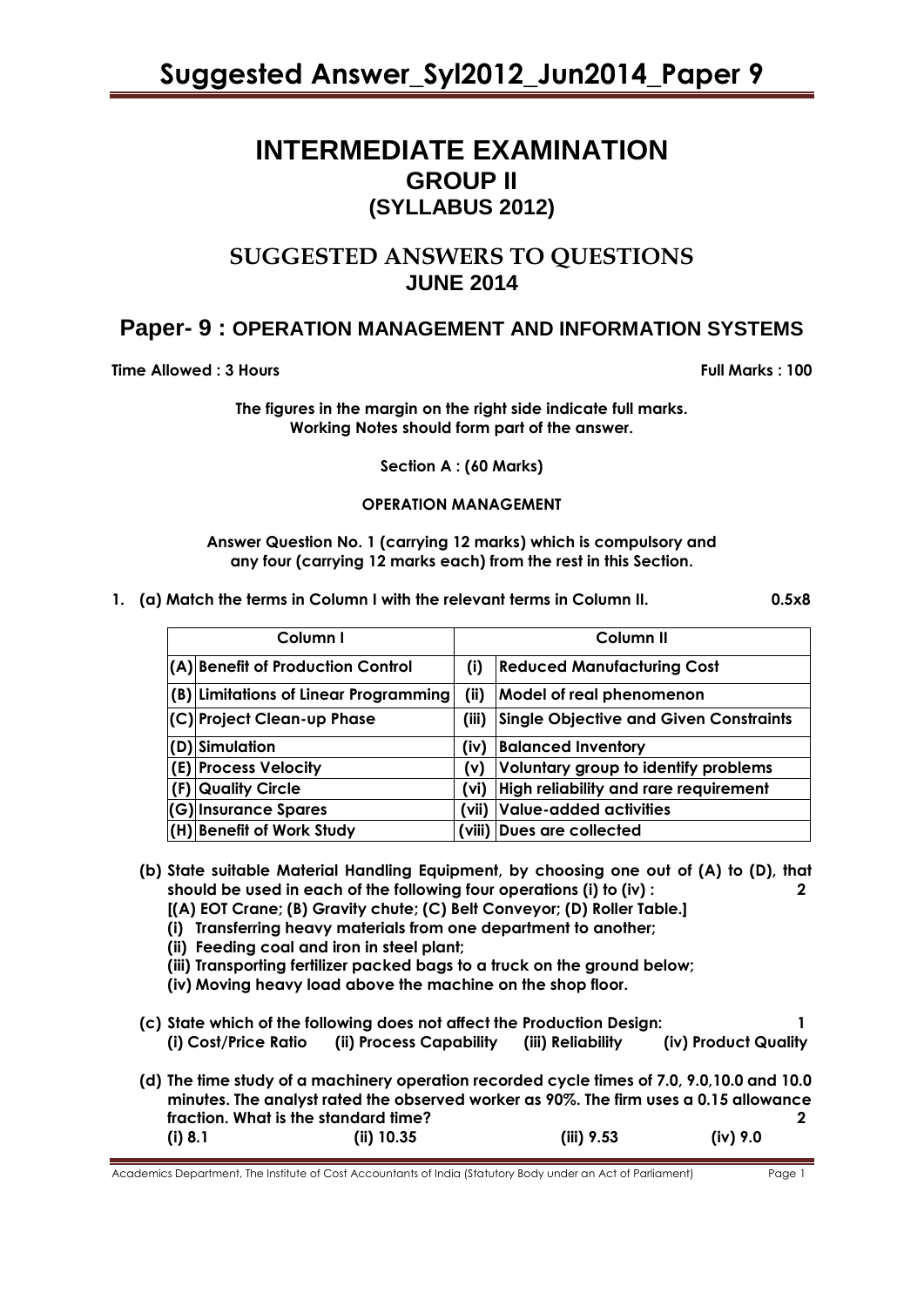- **(e) If a firm sells 7,000 units, its loss is** ` **40,000. But if it sells 10,000 units, its profit is** ` **20,000. Calculate Fixed Cost: 2**
- **(i) 2,00,000 (ii) 1,80,000 (iii) 1,60,000 (iv) 1,75,000 (f) Given the following alternatives, Linear Programming is a technique used in: 1 (i) Manufacturing Sequence (ii) Product Mix (iii) Production Programme (iv) Plant Layout**

### Answer:

- 1. (a)  $(A)$  (iv)
	- $(B)$  (iii)
	- $(C)$  (viii)
	- (D) (ii)
	- $(E)$  (vii)
	- $(F)$   $(v)$
	- (G) (vi)
	- (H) (i)
	- (b) (i) (D) Roller Table;
		- (ii) (C) Belt Conveyor;
		- (iii) (B) Gravity chute;
		- (iv) (A) EOT Crane.
	- (C) (iii) Reliability.
	- (d) (iii) 9.53

Average cycle time =  $(7.0 + 9.0 + 10.0 + 10.0)$  /  $4 = 9.0$  minutes Normal time =  $9.0 \times 0.9 = 8.1$  minutes. Standard Time = 8.1 / (1.0 - 0.15) = 9.53 minutes The standard time for this machinery operation would be set at 9.53 minutes, which is greater than the average cycle time observed. The average cycle time was

adjusted for the rating factor (90%) and the allowance fraction (0.15).

 $(e)$  (ii) ₹ 1,80,000.

Change in quantity =  $(10,000 - 7,000) = 3,000$  units. Change in Profit = 20,000 - (-40,000) = ₹ 60,000. Therefore, unit contribution = (change in profit) / (change in output) = 60,000 /  $3,000 = ₹20.$ So, when output = 10,000 units, total contribution =  $20 \times 10,000 = ₹ 2,00,000$ Fixed Cost = Total Contribution - Profit =  $2,00,000$  -  $20,000 = ₹ 1,80,000$ .

(f) (ii) Product Mix.

# **2. (a) Write down the formula for: 1x3**

**(i) Performance (ii) Through put Ratio (iii) Breakdown Maintenance Index (as a % age)**

- **(b) The main shaft of calcinator has a very high reliability of 0.990. The equipment comes from abroad and has a high downtime cost associated with the failure of this shaft. This is estimated at** ` **2 crore as the costs of sales lost and other relevant costs. However, this spare is quoted at** ` **10 Lakh at present. Should the shaft spare be procured along with the equipment and kept or not? 2**
- **(c) Compute the productivity per machine hour with the following data. Also draw your interpretation. 2**

Academics Department, The Institute of Cost Accountants of India (Statutory Body under an Act of Parliament) Page 2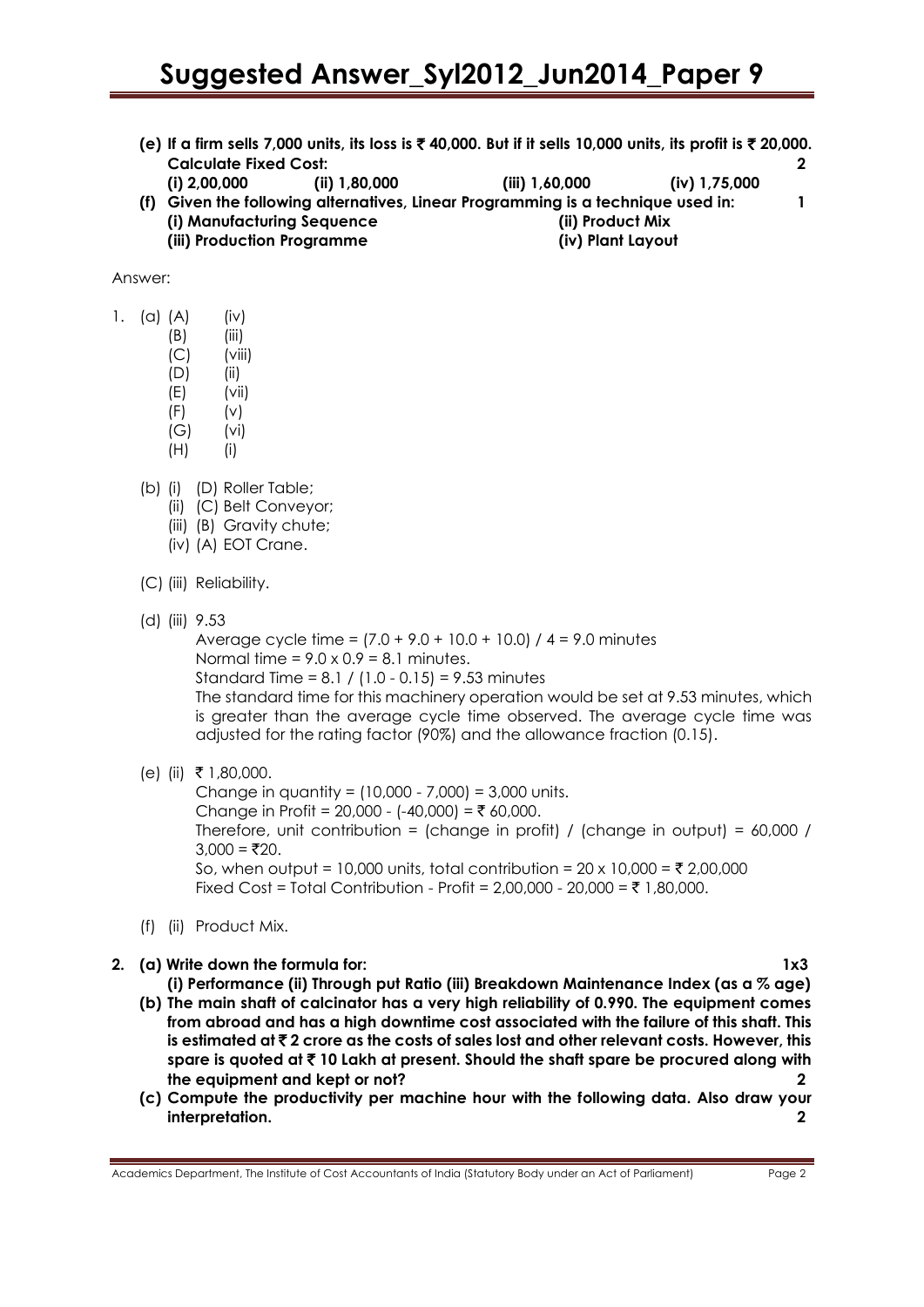| <b>Month</b> | No. of machines employed | <b>Working hours</b> | <b>Production units</b> |
|--------------|--------------------------|----------------------|-------------------------|
| March        | 400                      | 225                  | 99,000                  |
| April        | 500                      | 200                  | 1,00,000                |
| Mav          | 600                      | 250                  | 1,35,000                |

**(d) List down various phases of the simulation process. 2**

**(e) A steel plant has a design capacity of 50,000 tons of steel per day, effective capacity of 40,000 tons of steel per day and an actual output of 36,000 tons of steel per day. Compute the efficiency of the plant and its utilisation. 2 (f) Fill in the blank: 1**

**Being part of operations function, \_\_\_\_\_\_\_\_\_\_\_\_\_\_\_\_\_ involves the shipping of goods to warehouses, retail outlets or final customers**.

Answer:

2. (a) (i) Performance = 100 Actualachievement ineffective w orkdone Idealorbasicstandardtargetofachievement

(ii) Throughput Ratio =  $\frac{101 \text{ cm} \cdot \text{m} \cdot \text{m}}{\text{Value added time}}$ Totalthroughputtime

(iii) Break-down Maintenance index (as a percentage) = (Labour hour spent on break - down maintenance) / (Labour hours spent on all forms of maintenance) x 100

# (b) The expected cost of down-time

- = (Probability of failure) x (Cost when break-down occurs)
- = (1 0.990) x (₹ 2 crore) = ₹ 2 lakh However, the cost of procuring the spare now is  $\bar{\tau}$  10 lakh. Therefore, expected cost of downtime is less than the cost of spare; hence the spare need not be bought along with the equipment.
- (c) P = Productivity per machine hour
- = Number of units produced /Machine hours For March P = 99,000 / 90,000 =1.1 April P = 100,000 / 100,000 = 1 May  $P = 135,000 / 150,000 = 0.9$ Interpretation:- Though the total production in number of units is increasing, the productivity is declining.
- (d) Phases of the simulation process:
	- (i) Definition of the problem and statement of objectives
	- (ii) Construction of an appropriate model
	- (iii) Experimentations with the model constructed
	- (iv) Evaluations of the results of simulations.
- (e) Efficiency of the plant = Actual output/ Effective Capacity =  $36000 / 40000 \times 100 = 90\%$ Utilisation = Actual output/ Design Capacity = 36000 / 50000 x 100 = 72%
- (f) Distribution
- **3. (a) What are the various stages in the Design Process? 3 (b) Briefly state the role of Information Technology in Production/Operations Management. 3**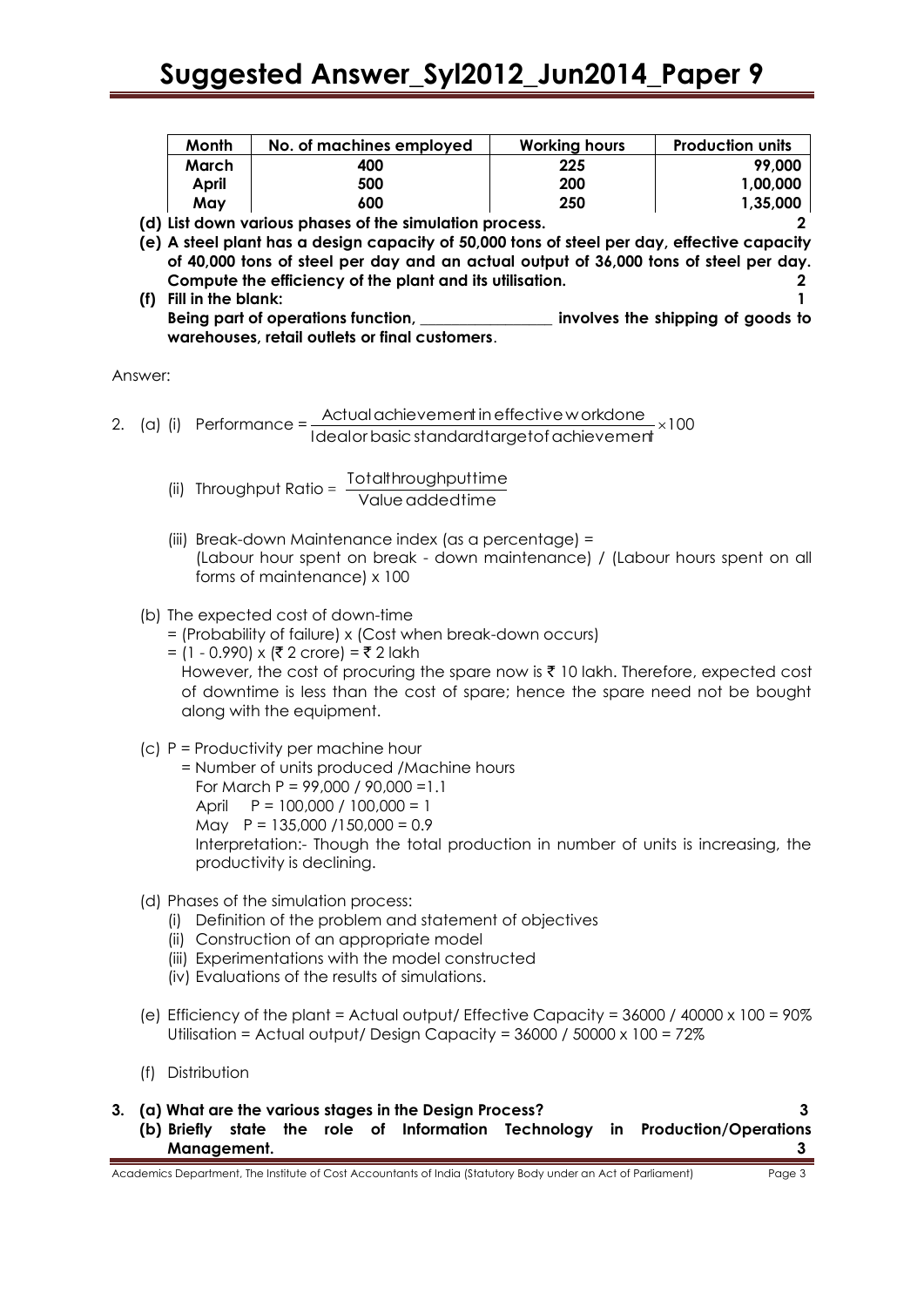**(c) Two alternative set-ups, A and B are available for the manufacture of a component on a particular machine, where the operating cost per hour is**  $\bar{\tau}$  **20.** 

| <b>Particulars</b>     | Setup A     | Setup B     |
|------------------------|-------------|-------------|
| Components / Setup     | 4000 pieces | 3000 pieces |
| Setup cost / year      | ₹ 300       | ₹ 1500      |
| Production rate / hour | 10 pieces   | 15 pieces   |
| ---- - - - --<br>.     |             |             |

**Which of these set-ups should be used for long range and economic production? 6**

#### Answer:

- 3. (a) The various stages in the design process are:
	- 1. Ideas generation
	- 2. Screening and selection
	- 3. Initial design
	- 4. Economic analysis
	- 5. Prototype testing
	- 6. Redesign/modification
	- 7. Final specification
	- (b) Role of Information Technology in Production/Operations Management

Information technology is crucial to operations everywhere along the supply chain and to every functional area. Computer based information technology, in particular, has greatly influenced how operations are managed and how offices work. It makes cross-functional coordination easier and links a firm's basic processes. In a manufacturing plant, information technologies can link people with the work centres, data bases and computers.

#### (c) Considering one set-up:

| <b>Particulars</b>         | Setup A                   | Setup B                   |
|----------------------------|---------------------------|---------------------------|
| Setup cost                 | ₹ 300                     | ₹ 1,500                   |
| Operating hours / setup    | 4,000 / $10 = 400$ hours  | $3,000/15 = 200$ hours    |
| Operating cost             | $20 \times 400 = ₹ 8,000$ | $20 \times 200 = ₹ 4,000$ |
| Total Manufacturing cost   | ₹ 300 + 8,000 = ₹ 8,300   | ₹ 1,500 + 4,000 = ₹ 5,500 |
| Manufacturing cost / piece | $8,300/4,000 = ₹2.075$    | 5,500/3,000 = ₹ 1.833     |

Assuming that the machine is used for production for one year having 2,000 hours of working:

| <b>Particulars</b>              | Setup A                        | Setup B                     |
|---------------------------------|--------------------------------|-----------------------------|
| No. of set-ups                  | $2000/400 = 5$                 | 2000/200=10                 |
| Set-up cost per year            | $5 \times 300 = ₹ 1500$        | $10 \times 1500 = ₹ 15,000$ |
| Operating cost                  | 2000 x ₹20 = ₹ 40,000          | 2000 x ₹ 20 = ₹ 40,000      |
| No. of units produced / year    | $2000 \times 10 = 20,000$ nos. | $2000x15 = 30,000$ nos.     |
| Total annual manufacturing cost | ₹1500 +40,000 = ₹41,500        | ₹ 15,000 + 40,000 = ₹55,000 |
| Manufacturing cost / unit       | 41,500/20,000 = ₹2.075         | 55,000 / 30,000 = ₹1.83     |

Since the manufacturing cost for set-up B is less, use setup B for long range and economic production.

- **4. (a) You are appointed as a Consultant to implement ISO-9000 in a firm. Suggest various steps to be taken for implementing this. 10**
	- **(b) Monthly demand for a component is 1000 units. Setting-up cost per batch is** ` **120. Cost of manufacture per unit is** ` **20. Rate of interest may be considered at 10% p.a. Calculate the EBQ. 2**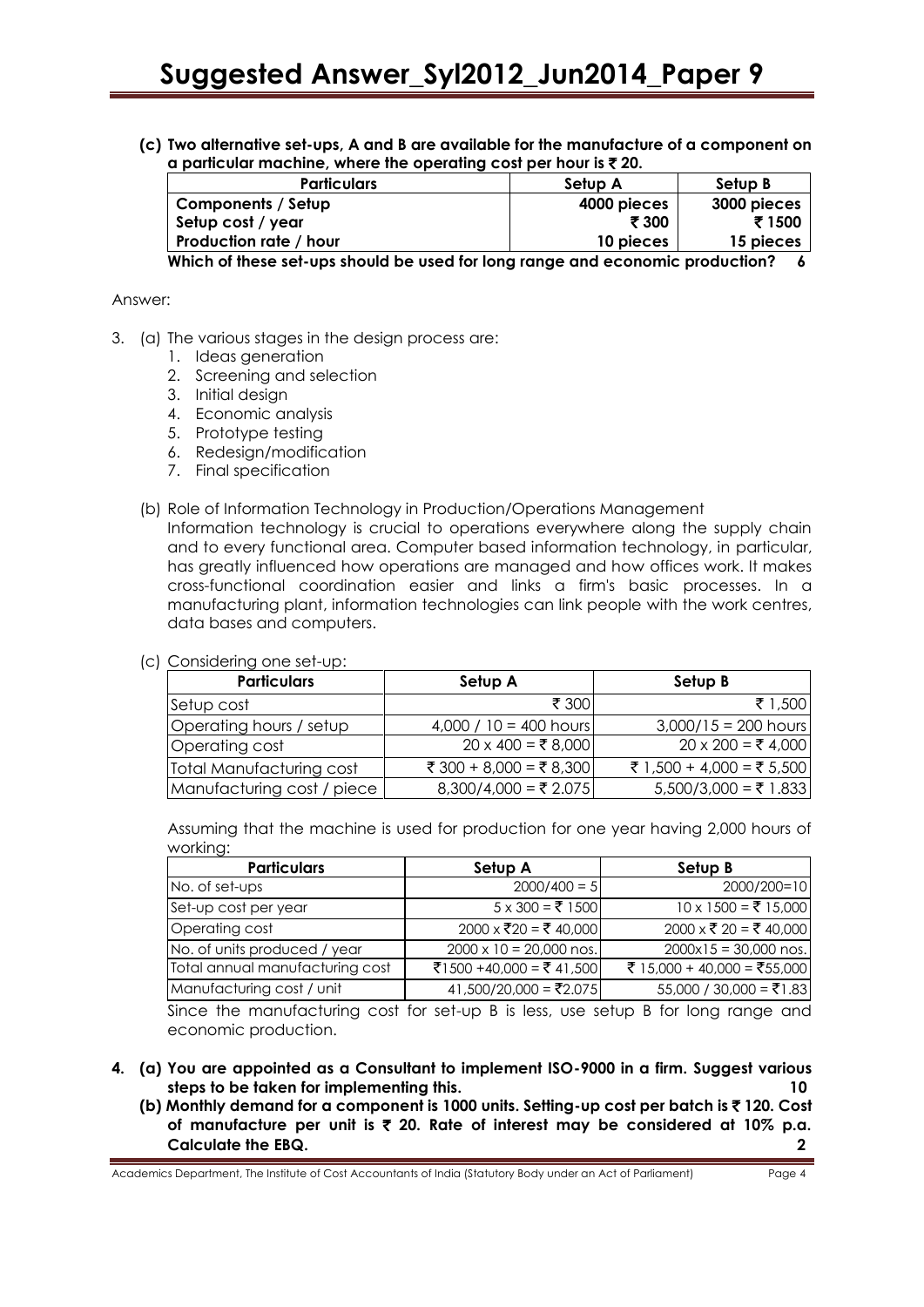# Answer:

4. (a) Implementation of ISO-9000:

There are a number of steps that are necessary to implement a quality management system.

- (i) Senior Management Commitment. The most important step in implementing a quality system that will meet or exceed an ISO 9000 standard is to acquire the full support of upper management.
- (ii) Appoint the Management Representative. Once the commitment has been made, the process can proceed by adopting a project team approach and treating the same as other business undertaking and then management representative. This person is responsible for co-ordinating the implementation and maintenance of the quality system and is the contact person for all parties involved in the process, both internal and external.
- (iii) Awareness. This step requires an awareness program. Because the process is going to affect every member of the organization as well as require their input, and everyone should understand the quality system. They should know how it will affect day-to-day operation and the potential benefits.
- (iv) Appoint an Implementation Team. After everyone has been informed of the organization's intentions to develop the quality system, an implementation team should be assembled. This team should be drawn from all levels and areas of the organizations.
- (v) Training. The implementation team, supervisors and internal audit team should be trained. This activity can be accomplished by sending team leaders for training and by bringing the training in house for all team members through a one or two day seminar.
- (vi) Time Schedule. This activity develops a time schedule, for implementation and registration of the system.
- (vii)Select Element Owners. The implementation team selects owners for each of the system elements.
- (viii) Review the Present System. Review all the present-quality system. Copies of quality manuals, procedures, work instructions and forms presently in use are obtained. These documents are sorted into system elements to determine what is available and what is needed to complete the system.
- (ix) Write the Documents. Before written quality and procedure manuals they can be combined into one document. Write appropriate work instructions to maintain the quality of specific functions. This process should involve every employee, because the best person to write a work instructions is the one who performs the job on a regular basis.
- (x) Install the New System. Integrate the policies, procedures and work instructions into the day-to-day workings of the organizational and document what is being done. It is not necessary for all elements to be implemented at the same time.
- (xi) Internal Audit. Conduct an internal audit of the quality system. This step is necessary to ensure that the system is working efficiently and to provide management with information for the comprehensive management review.
- (xii) Management Review. Conduct a management review, the management review is used to determine the effectiveness of the system in achieving the stated quality goals.
- (xiii) Pre-assessment. If a good job has been done on the previous steps, pre-assessment is not necessary.
- (xiv) Registration. This step requires three parts, choosing a registrar, submitting an application and conducting the registrar system audit. Choosing a registrar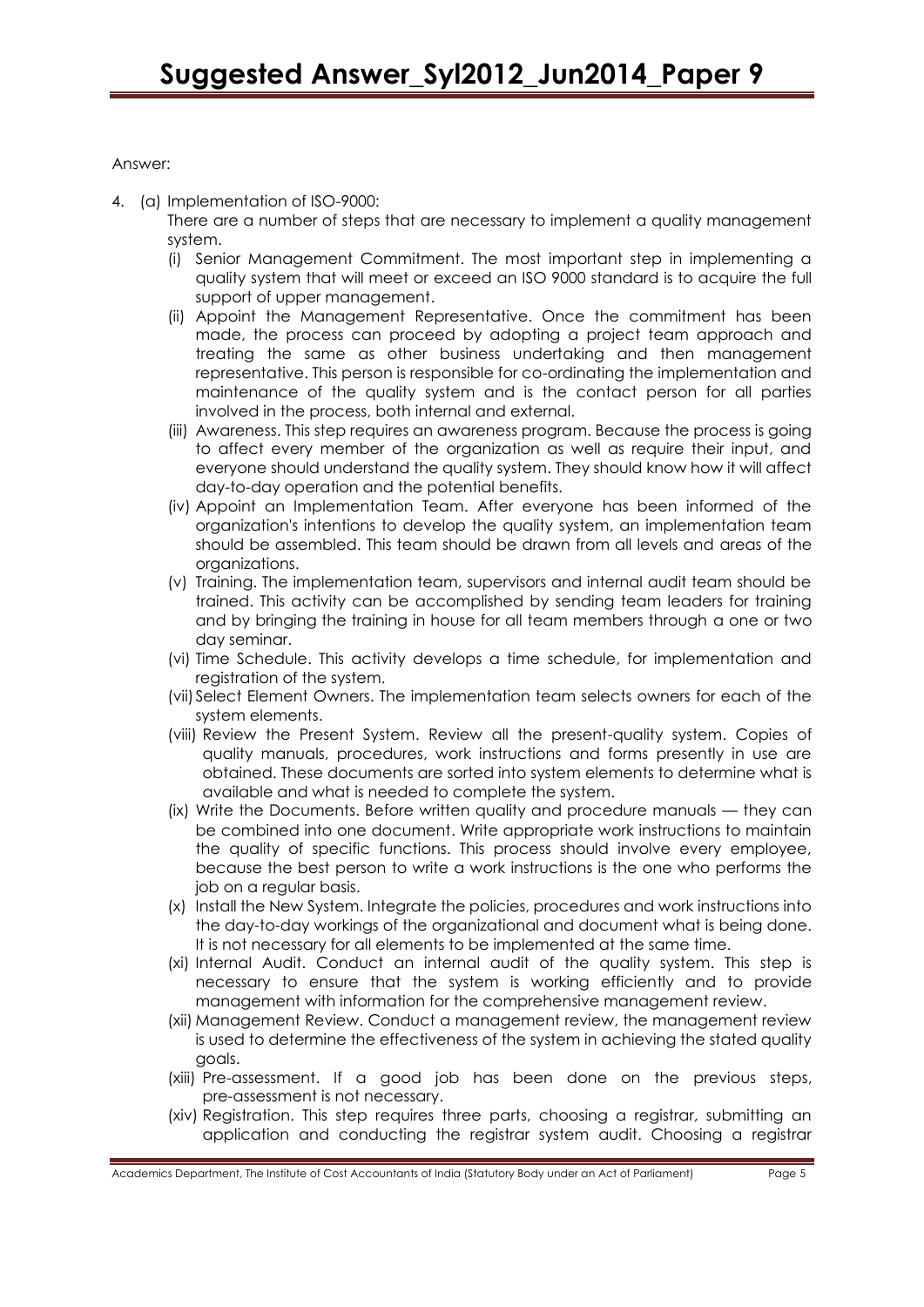include cost, lead time, customer's acceptance of the registrar, the registrar's accreditation and similarity with the industry. The applicant for registration should also include supplying the registrar with the policy and procedure manuals for their review. The time involved in the registrar's system audit and procedure manuals for their review should be determined by discussion.

(b) Calculation of EBQ:

| $EBQ =$ | 2×Annual Demandx Set-upcost                                                                                    |  |  |  |  |
|---------|----------------------------------------------------------------------------------------------------------------|--|--|--|--|
|         | $\sqrt{\text{Unit Cost} \times \text{Inventorycarrying cost}}$ per unit per year ( $\overline{\overline{z}}$ ) |  |  |  |  |
| $=$     | $\sqrt{(2 \times 12 \times 1000 \times 120)}$ = 1200 units.<br>$(0.1 \times 20)$                               |  |  |  |  |

**5. (a) The following data on the exports of an item by a company during the various years fit a straight line, (for the time being, assume that a straight line gives a good fit). Give a forecast for the years 2013 and 2014. 6**

| ,    |                     |
|------|---------------------|
| Year | No. of items ('000) |
| 2004 | 13                  |
| 2005 | 20                  |
| 2006 | 20                  |
| 2007 | 28                  |
| 2008 | 30                  |
| 2009 | 32                  |
| 2010 | 33                  |
| 2011 | 38                  |
| 2012 | 43                  |

- **(b) State the three levels of quality. 3**
- **(c) Expand the following: 1x3**
	- **(i) TPM**
	- **(ii) PCO**
	- **(iii) COVERT**

#### Answer:

5. (a) We can call the years as 'X' and exports as 'Y'. In order to use the normal equations for the least square line, we need ΣX, ΣY, ΣXY and ΣX2. If we arrange X in such a way that  $\Sigma$ X = 0, it will simplify our calculations. Therefore, we call the year 2008 as 0, 2007 as -1 and 2009 as + 1 and likewise for the other years in the data.

The rearrangement is shown in the table as follows:

| χ    |    | $X^2$ | XY    |
|------|----|-------|-------|
| $-4$ | 13 | 16    | $-52$ |
| $-3$ | 20 |       | $-60$ |
| $-2$ | 20 |       | $-40$ |
|      | 28 |       | $-28$ |
|      | 30 |       |       |
|      | 32 |       | 32    |
| ◠    | 33 |       | 66    |
|      | 38 |       | 114   |
|      | 43 | 6     | 172   |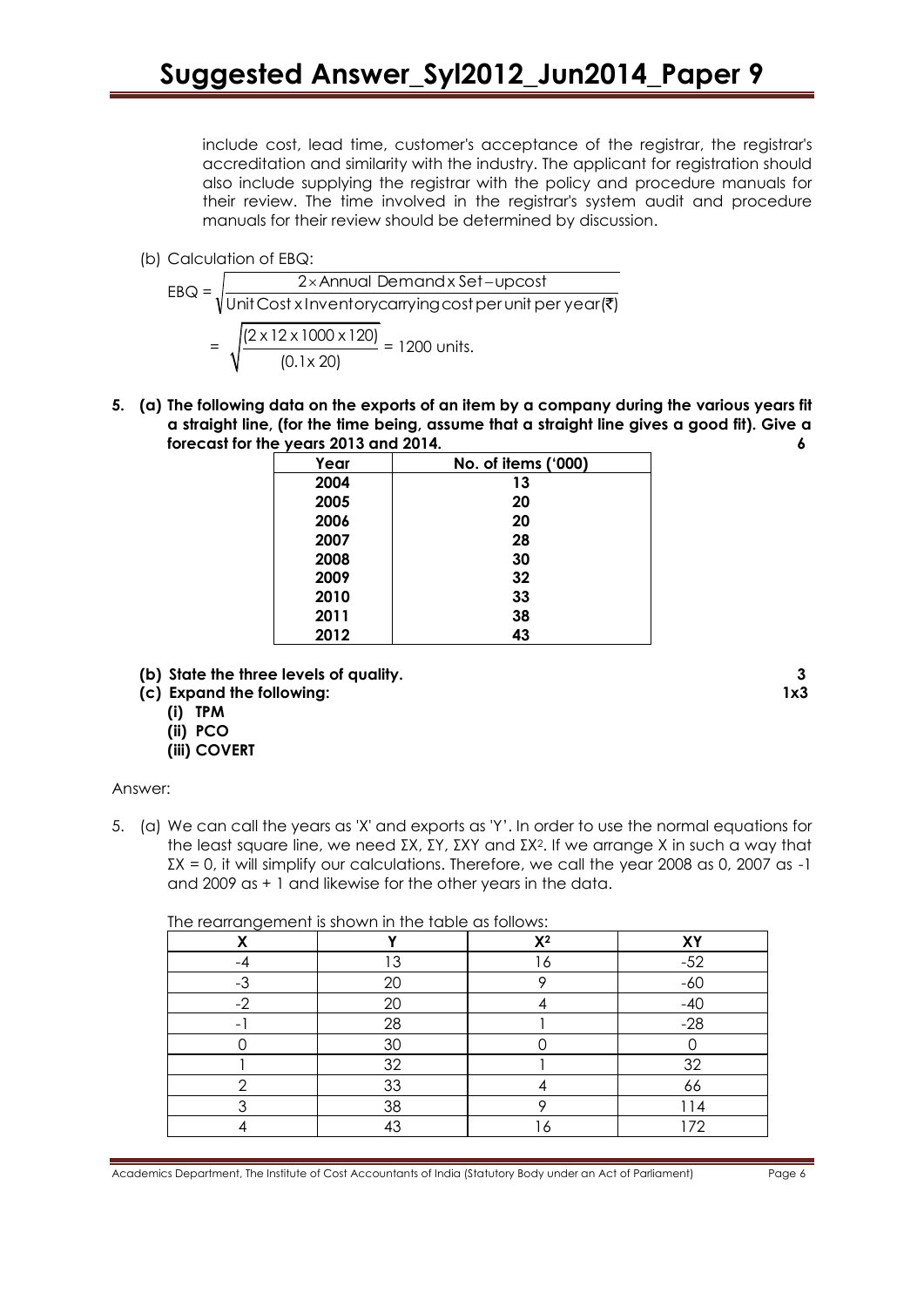# **Suggested Answer\_Syl2012\_Jun2014\_Paper 9**

| _<br>--<br>$-$ | --<br>-<br>$\sim$ $\sim$ | --<br>$ -$<br>$-$ | --<br>$ -$ |
|----------------|--------------------------|-------------------|------------|

ΣY=aoN + a1ΣX

 $\Sigma XY = α_0 \Sigma X + α_1 \Sigma X^2$ 

As  $\Sigma X = 0$  and  $\Sigma Y = a_0N$  and  $\Sigma XY = a_1\Sigma X^2$ 

Therefore,  $α_0 = ΣY / N = 257 / 9 = 28.56$ 

 $a_1 = \Sigma XY / \Sigma X^2 = 204 / 60 = 3.4$ 

The equation of a straight line fitting the data is:

 $Y = 28.56 + 3.4 X$ 

- (a) Forecast for 2013, (i.e.,  $X = 5$ ):  $Y = 28.56 + 3.4$  (5) = 45.56
- (b) Forecast for 2014, (i.e.,  $X = 6$ ):  $Y = 28.56 + 3.4$  (6) = 48.96

(b) Three Levels of Quality:

| 1.   Organization level | Meeting external customer requirements                                 |  |  |
|-------------------------|------------------------------------------------------------------------|--|--|
| 2. Process level        | Meeting the needs of internal customers                                |  |  |
|                         | 3. Performer level (job level or Meeting the requirements of accuracy, |  |  |
| task design level)      | completeness innovation, timeliness and cost.                          |  |  |

- (c) (i) TPM: Total Productive Maintenance
	- (ii) PCO: Preferred Customer Order
	- (iii) COVERT: Cost Over Time
- **6. (a) A project consists of five activities. Activities P and Q run simultaneously. The relationship among the various activities is as follows: 2**

| <b>Activity</b> | <b>Immediate Successor</b> |
|-----------------|----------------------------|
|                 |                            |
|                 |                            |

**Activity T is the last operation of the project and it is also immediate successor to R and S. Draw the network of the project.**

- **(b) \_\_\_\_\_\_\_\_\_\_\_\_\_\_\_\_\_\_is another name for Human Factor Engineering. 1**
- **(c) The principles of motion economy are divided into three groups. What are the groups?**
- **(d) The equation of the demand curve of a firm is p =12 - 0.4q and the equation of the total cost curve is C = 0.6q<sup>2</sup> + 4q + 5.**

**Determine price, output, total revenue and profit if the objective of the firm is to maximize profit. 4**

**(e) State the limitations of Oligopoly Price Policy. 3**

Answer:

6. (a)



(b) Ergonomics

#### (c) The principles of motion economy are divided into three groups, viz.

**2**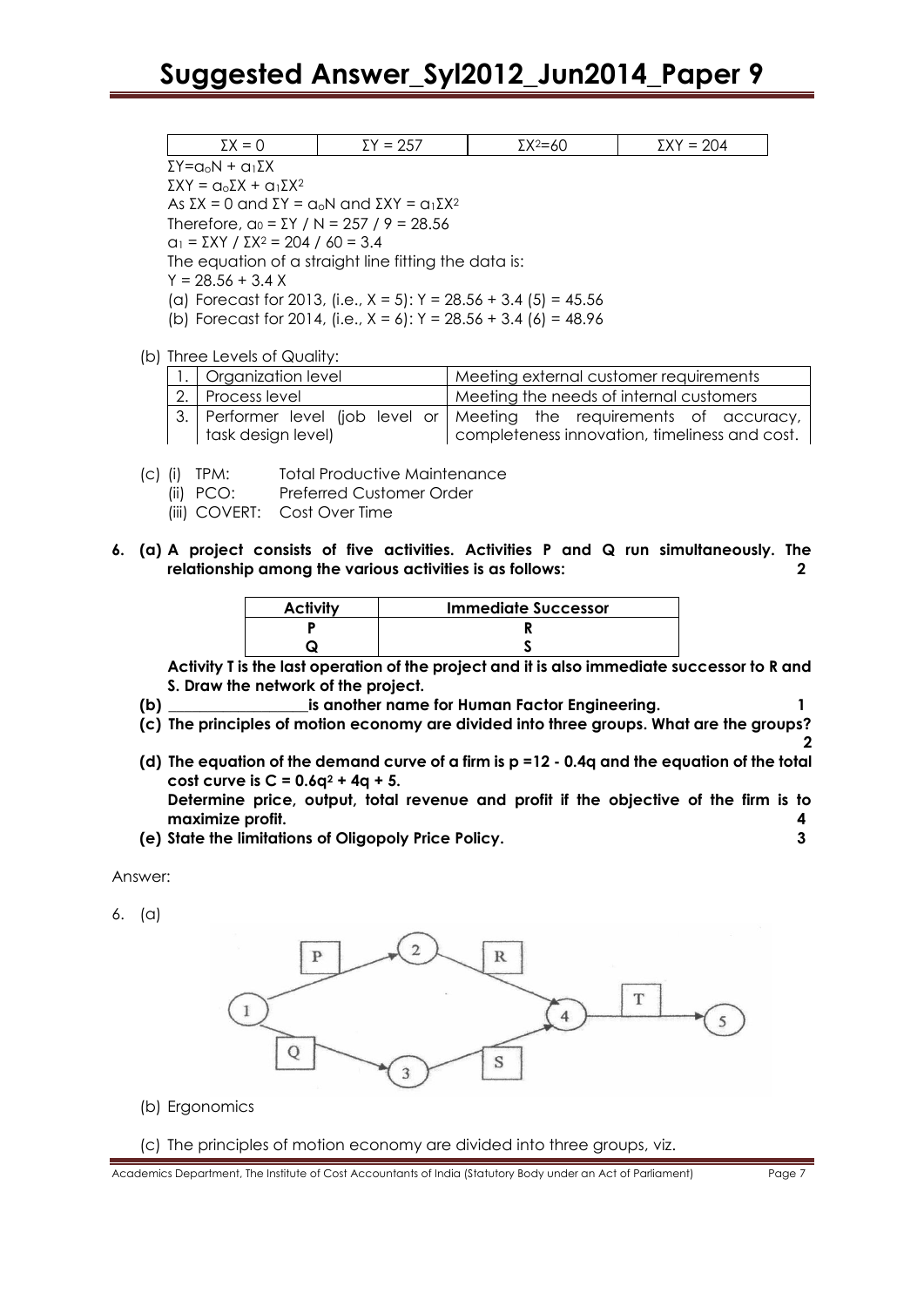- (i) Effective use of the operator
- (ii) Arrangement of the workplace
- (iii) Tools and equipment

```
(d) Suppose total revenue = R and total profit = \piSo, \pi = R - C = pq - C
or, \pi = (12 - 0.4q)q - (0.6q^2 + 4q + 5)= 12q - 0.4q^{2} - 0.6q^{2} - 4q - 5= -q^2 + 8q - 5.The first order condition to maximize \pi requires, d\pi/dq = 0 or, -2q + 8 = 0or, 2q = 8or, q = 4d^2\pi/dq^2 = - 2 < 0. So the second order condition is also fulfilled.
Now, when q = 4,
p = 12 - 0.4(4) = 12 - 1.6 = 10.40R = pq = 10.4(4) = 41.6 and \pi = -(4)^2 + 8(4) - 5= -16 + 32 - 5 = 11.
```
- (e) Limitations of Oligopoly Price Policy:
	- The price policy under oligopoly does not help much to improve sales for the following reasons:
	- (i) Price cutting is not possible as it may lead to a price war resulting in all firms earning only normal profits,
	- (ii) Price reduction is not a plausible policy also because the customers may become suspicious about the quality of the product,
	- (iii) There is a general tendency of price rigidity under oligopoly; firms try to maintain a status quo as far as possible,
	- (iv) The Cost of production as well as selling costs are so high that it is not an easy job to reduce prices,
	- (v) This is more true in a situation of an inflationary rise in prices. It is ridiculous to talk of a reduction when maintaining the price is difficult,
	- (vi) Oligopolies are found mostly in the case of sophisticated manufactures such as engineering goods and consumer durables. The discretionary incomes squeeze under inflation. This poses a problem of demand recession, putting manufacturers in a situation of helplessness.

#### **Section B (40 Marks) Information Systems**

### **Answer Question No. 7 (carrying 8 marks) which is compulsory and any four (carrying 8 marks each) from the rest in this Section.**

| 7. | (a) Match the terms in Column I with the relevant terms in Column II: |     |                             |                      | 0.5x8                                     |  |
|----|-----------------------------------------------------------------------|-----|-----------------------------|----------------------|-------------------------------------------|--|
|    | Column I                                                              |     |                             | Column <sub>II</sub> |                                           |  |
|    |                                                                       | (A) | <b>Digital Signature</b>    | (i)                  | <b>Scanning routines</b>                  |  |
|    |                                                                       | (B) | <b>Software Package</b>     | (ii)                 | Interact with environment                 |  |
|    |                                                                       | (C) | OLTP                        | (iii)                | A computer to execute                     |  |
|    |                                                                       | (D) | <b>Open Systems</b>         | (iv)                 | Algorithm to interpret data               |  |
|    |                                                                       | (E) | <b>Deterministic System</b> | (v)                  | <b>Direct access to information</b>       |  |
|    |                                                                       | (F) | <b>Mathematical Model</b>   |                      | $(vi)$ Syntax error                       |  |
|    |                                                                       | (G) | Debugging                   |                      | (vii) Authentication of electronic record |  |
|    |                                                                       |     | <b>Programming language</b> |                      | $\vert$ (viii) Interaction with certainty |  |

Academics Department, The Institute of Cost Accountants of India (Statutory Body under an Act of Parliament) Page 8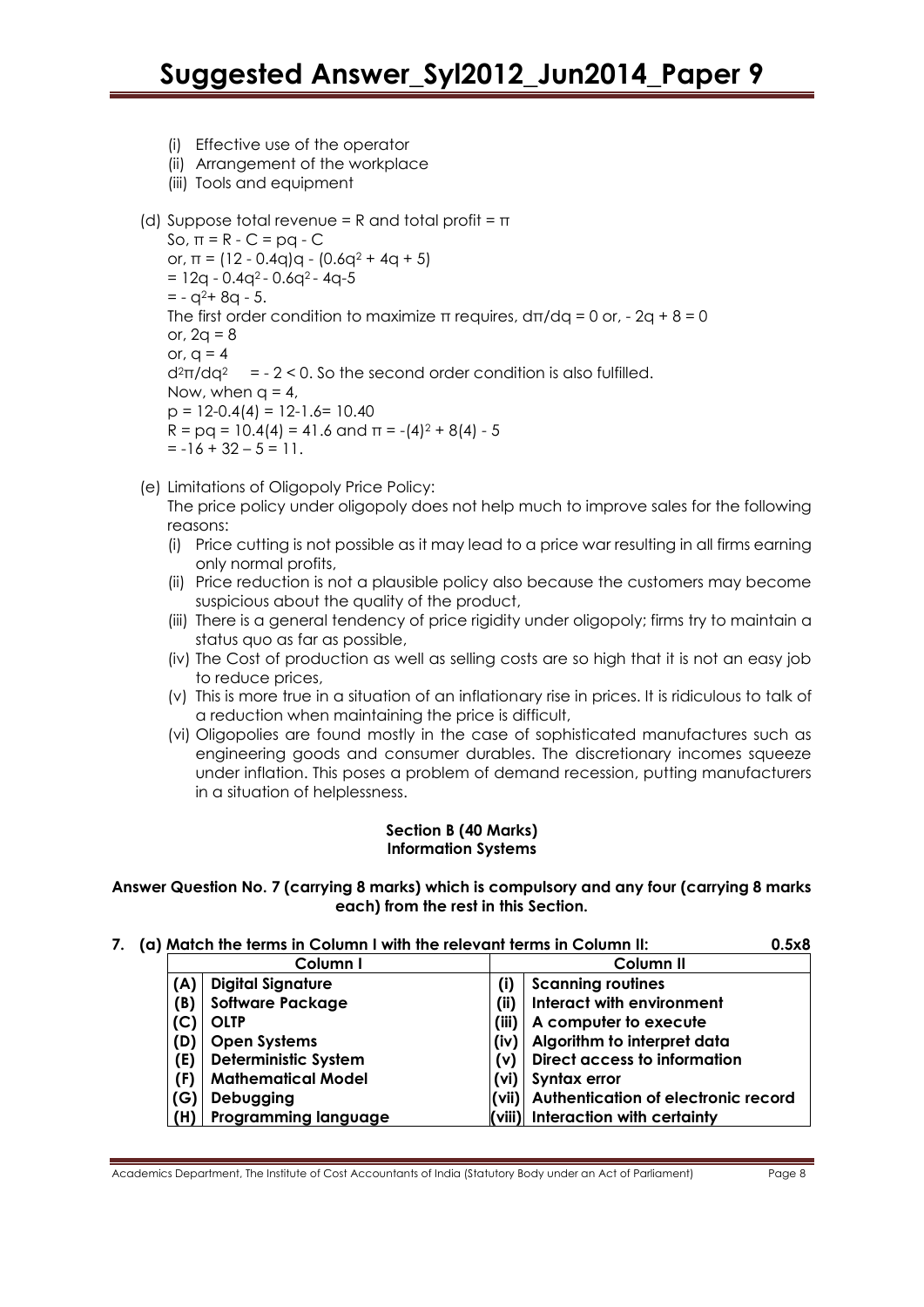# **(b) Each statement below is either True or False. Indicate the same in your answers: 1x2**

- **(i) The primary existence of online business is in cyber space.**
- **(ii) Rucker plan is an inventory control technique.**
- **(c) Put an appropriate word or two in blank position: 1x2**

- **(i) Transferring programmes from main memory to disk storage and back is called\_\_\_.**
- **(ii) In\_\_\_\_\_\_\_\_\_ information system architecture, each workstation has equivalent capabilities and responsibilities.**

Answer:

- 7. (a) (A) (vii);
	- (B) (i);
	- $(C)$   $(v)$ ;
	- (D) (ii);
	- $(E)$  (viii);
	- $(F)$  (iv);
	- (G) (vi);
	- $(H)$  (iii)
	- (b) (i) True
		- (ii) False
	- (c) (i) Swapping, (ii) Peer-to-Peer
- **8. (a) "After the identification of the problem, objectives of the proposed solution can be defined." What are the questions that should be answered while stating the solution? 3 (b) What are the objectives of MIS? 3**
	-
	- **(c) Is there any influence of qualitative factors on making decisions? 2**

Answer:

- 8. (a) The following questions should be answered while stating the solution.
	- (i) Functionality requirements: What functionalities will be delivered through the solution?
	- (ii) Data to be processed: What data is required to achieve these functionalities?
	- (iii) Control requirements: What are the control requirements for this application?
	- (iv) Performance requirements: What level of response time, execution time and throughput is required?
	- (v) Interfaces: Is there any special hardware/software that the application has to interface with? For example-Payroll application may have to capture from the attendance monitoring system that the company installs.
	- (vi) Reliability requirements: The reliability required for an application depends on its criticality and the user profile.

(b) Objectives of MIS

- To provide the managers at all levels with timely and accurate information for control of business activities
- To highlight the critical factors in the operation of the business for appropriate decision making
- To develop a systematic and regular process of communication within the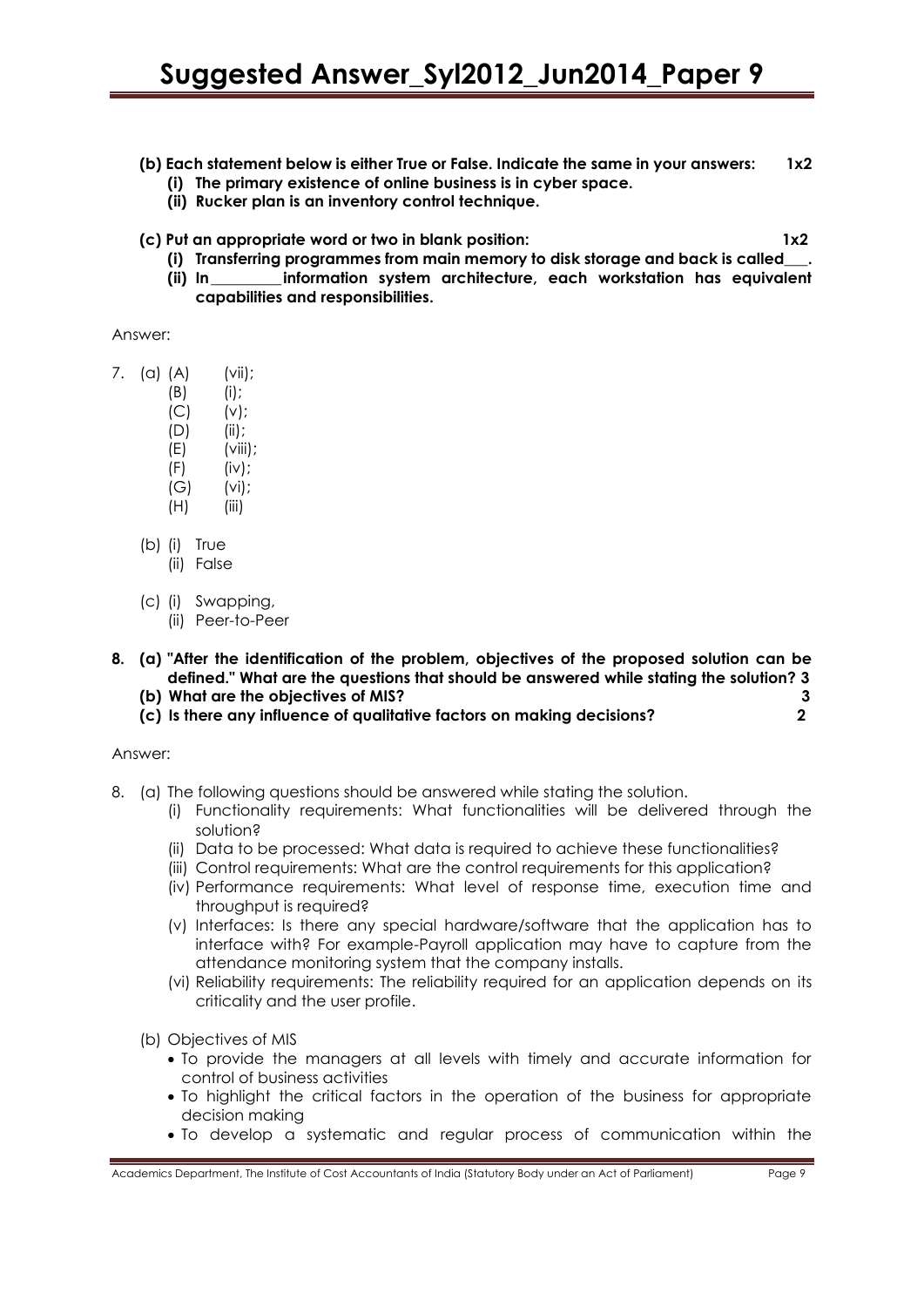# **Suggested Answer\_Syl2012\_Jun2014\_Paper 9**

organization on performance in different functional areas

- To use the tools and techniques available under the system for programmed decision making
- To provide best services to customers
- To gain competitive advantage
- To provide information support for business planning for future
- (c) Apart from the quantitative estimates of revenues and costs, qualitative factors also need to be considered in decision-making process. Examples of qualitative factors are:
	- Reputation of supplier,
	- Suppliers' ability to meet performance standards,
	- Suppliers' ability to meet time commitments.

#### **9. (a) Briefly explain the features of Inventory Management in SAP? 5 (b) From the following two relations of X and Y, find X ∩ Y. 3**

| <b>Relation X</b> |             |  |
|-------------------|-------------|--|
| <b>Batch No.</b>  | Course      |  |
|                   | <b>BBA</b>  |  |
| 2                 | <b>MCOM</b> |  |
| 3                 | <b>BCOM</b> |  |
|                   | CMA         |  |

| <b>Relation Y</b> |             |
|-------------------|-------------|
| Batch No.         | Course      |
| 2                 | <b>MCOM</b> |
| 4                 | <b>CMA</b>  |
| 5                 | BА          |
|                   | <b>BCA</b>  |
|                   | <b>DCA</b>  |

#### Answer:

- 9. (a) Features of Inventory Management in SAP:
	- Entry of goods movements (receipt, issue, transfer posting etc.) are on real time basis. Goods movements include both "external" movements (e.g. goods receipts from external procurement, goods issues for sales orders) and "internal" movements (e.g. goods receipts from production, withdrawals of material for internal purposes, stock transfers, and transfer postings)
	- Creation of a document for every goods movement
	- Automatic updating of quantity & value for inventory management and creation of accounting documents (Cost Accounting and Financial Accounting).
	- Division of the stocks into different categories (such as Unrestricted-use stock, stock in quality inspection or blocked stock)
	- Batch management
	- Management of special stocks (e.g. Vendor consignments, material provided to vendor etc.)
	- Physical Inventory (Stock verification)
	- Various analyses (such as the stock overview, Age Analysis etc)

(b) X ∩ Y

X ∩ Y

Academics Department, The Institute of Cost Accountants of India (Statutory Body under an Act of Parliament) Page 10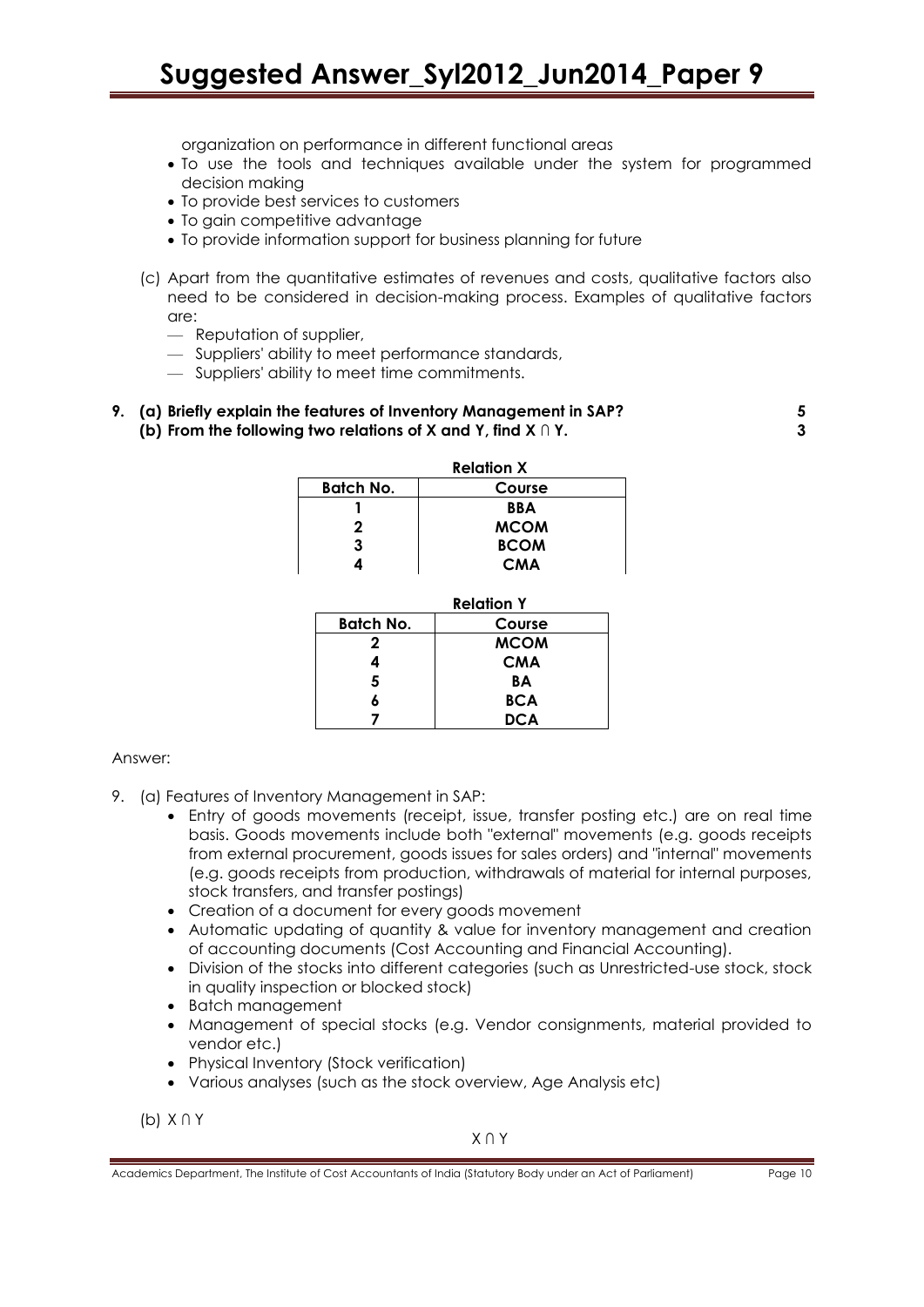| Batch No. | Course      |
|-----------|-------------|
| 2         | <b>MCOM</b> |
| 4         | <b>CMA</b>  |

## **10. (a) Explain (i) Asymmetric Crypto System, and (ii) Gray Box Testing. 2+2 (b) What are the advantages of the successful implementation of an ERP system? 4**

#### Answer:

- 10. (a) (i) "Asymmetric Crypto System" means a system of a secure key pair consisting of a private key for creating a digital signature and a public key to verify the digital signature.
	- (ii) Gray Box Testing: Gray box testing is a software testing technique that uses a combination of black box testing and white box testing. In gray box testing, the tester applies a limited number of test cases to the internal workings of the software under test. In the remaining part of the gray box testing, one takes a black box approach in applying inputs to the software under test and observing the outputs.
	- (b) Advantages of the successful implementation of an ERP system:
		- Business integration and Improved Data Accuracy.
		- Planning and MIS.
		- Improved Efficiency and Productivity.
		- Establishment of Standardized Procedures.
		- Flexibility and technology.

# **11. (a) List down various legal aspects of E-Commerce. 4 (b) What are the Various Database System Utilities? 4**

#### Answer:

11. (a) Legal Aspects of E-commerce:

Due to the new and different type of activities in E-commerce, various legal aspects have come up. These legal disputes and case laws are attracting attention of industries and governments around the world. A few legal aspects in E-commerce are: (i) E -security.

- (ii) Integrity,
- (iii) Authentication,
- (iv) Jurisdiction,
- (v) Contracts,
- (vi) Liability,
- (vii) Warranties,
- (viii) Taxation,
- (ix) Copyrights,
- (x) Patents,
- (xi) Trademarks and Domain Names.

Moreover these and other legal aspects still remain a serious problem in E-commerce not only in one country but all over the globe. Further many of the legal problems and questions that arise in E-commerce remained unanswered due to lack of specific laws or legal guidelines.

- (b) Database System Utilities:
	- (i) Loading: A loading utility is used to load existing data files—such as text files or

Academics Department, The Institute of Cost Accountants of India (Statutory Body under an Act of Parliament) Page 11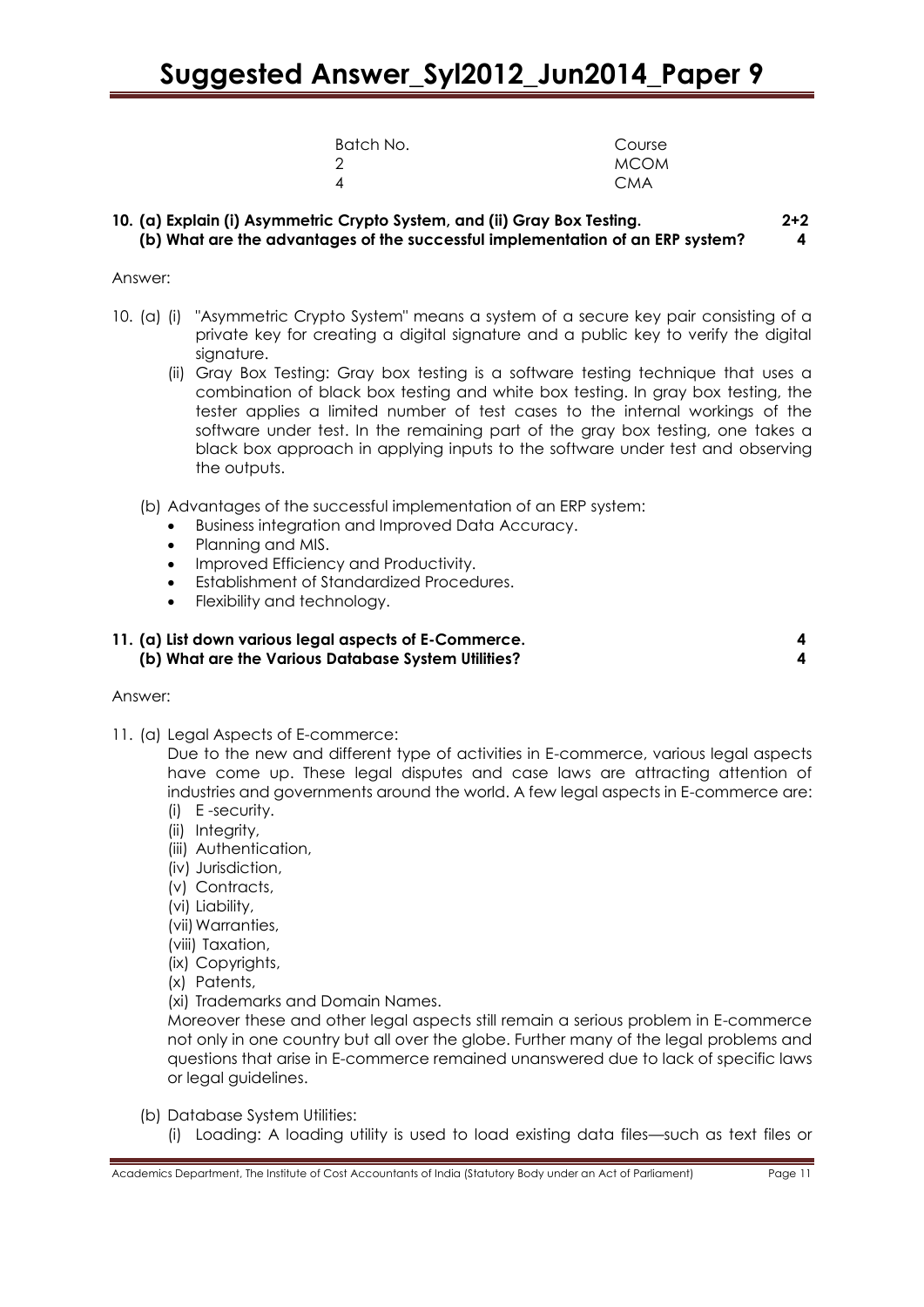sequential files—into the database. Usually, the current (source) format of the data file and the desired (target) database file structure are specified to the utility, which then automatically reformats the data and stores it in the database. With the proliferation of DBMSs, transferring data from one DBMS to another is becoming common in many organizations. Some vendors are offering products that generate the appropriate loading programs, given the existing source and target database storage descriptions (internal schemas). Such tools are also called conversion tools.

- (ii) Backup: A backup utility creates a backup copy of the database, usually by dumping the entire database onto tape. The backup copy can be used to restore the database in case of catastrophic failure. Incremental backups are also often used, where only changes since the previous backup are recorded. Incremental backup is more complex but it saves space.
- (iii) File reorganization: This utility can be used to reorganize a database file into a different file organization to improve performance.
- (iv) Performance monitoring: Such a utility monitors database usage and provides statistics to the DBA. The DBA uses the statistics in making decisions such as whether or not to reorganize files to improve performance. Other utilities may be available for sorting files, handling data compression,

monitoring access by users, and performing other functions.

# **12. Explain any four of the following terms: 2x4**

- **(a) Iconic Scale Model;**
- **(b) Programme-data Independence;**
- **(c) Benefits of EDI;**
- **(d) Expert System;**
- **(e) Different parts of a Decision Table;**
- **(f) PKI.**

# Answer:

12. (a) Iconic scale model:

It is physical replica of the system based on different scale from original. Iconic models may appear to scale in three dimensions - such as model of a production process, building, car or an aircraft.

(b) Program-data Independence:

In traditional file processing, the structure of data files is embedded in the access programs, so any changes to the structure of a file may require changing all programs that access this file. By contrast, DBMS access programs do not require such changes in most cases. The structure of data files is stored in the DBMS catalog separately from the access programs. We call this property program-data independence.

- (c) Benefits of EDI:
	- (i) The use of EDI eliminated many problems associated with traditional information flow such as the delay associated with making of documents.
	- (ii) As data is not repeatedly keyed (typed) therefore the chances of error are reduced.
	- (iii) Time required to re-enter data is saved.
	- (iv) As data is not re-entered at each step in the process, therefore labour costs are reduced.
	- (v) As time delays are reduced therefore more certainty in information flow is there.

(vi) EDI generates functional acknowledgement that the EDI message has been received by the recipient and is electronically transferred to sender. Therefore this acknowledgement which is sent electronically by the recipient to sender, states that